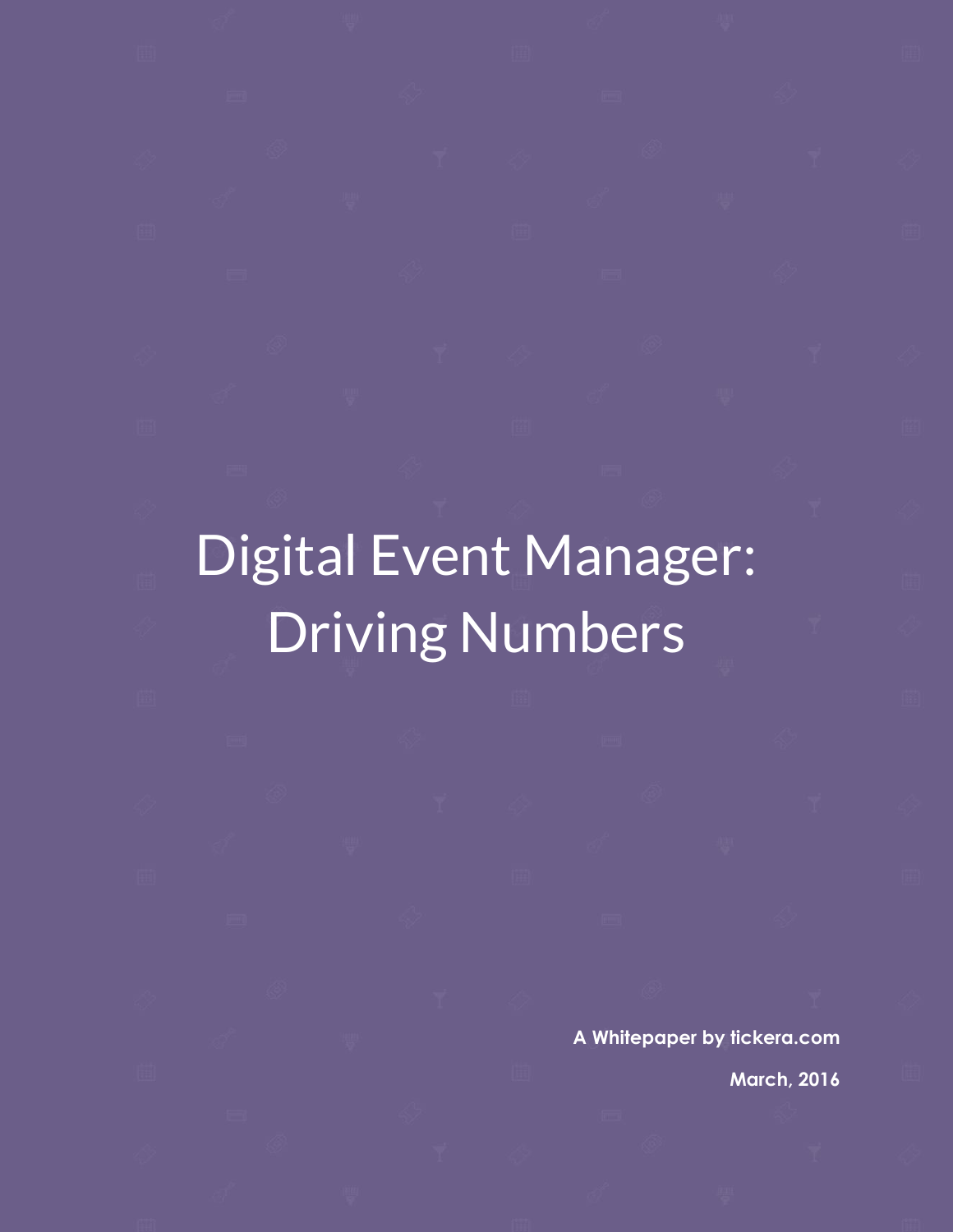#### **Contents:**

| $\mathsf{L}$  |                                                                           |  |
|---------------|---------------------------------------------------------------------------|--|
| $\parallel$ . | THE IMPLEMENTATION OF SOCIAL MEDIA MARKETING: THE BIG PICTURE4            |  |
|               |                                                                           |  |
|               |                                                                           |  |
| III.          |                                                                           |  |
|               | III.I. The Utilization of Project Management and Collaborative Platforms7 |  |
| IV.           |                                                                           |  |
| V.            |                                                                           |  |
| VI.           |                                                                           |  |
|               |                                                                           |  |
|               |                                                                           |  |
|               |                                                                           |  |
| VII.          |                                                                           |  |
| VIII.         |                                                                           |  |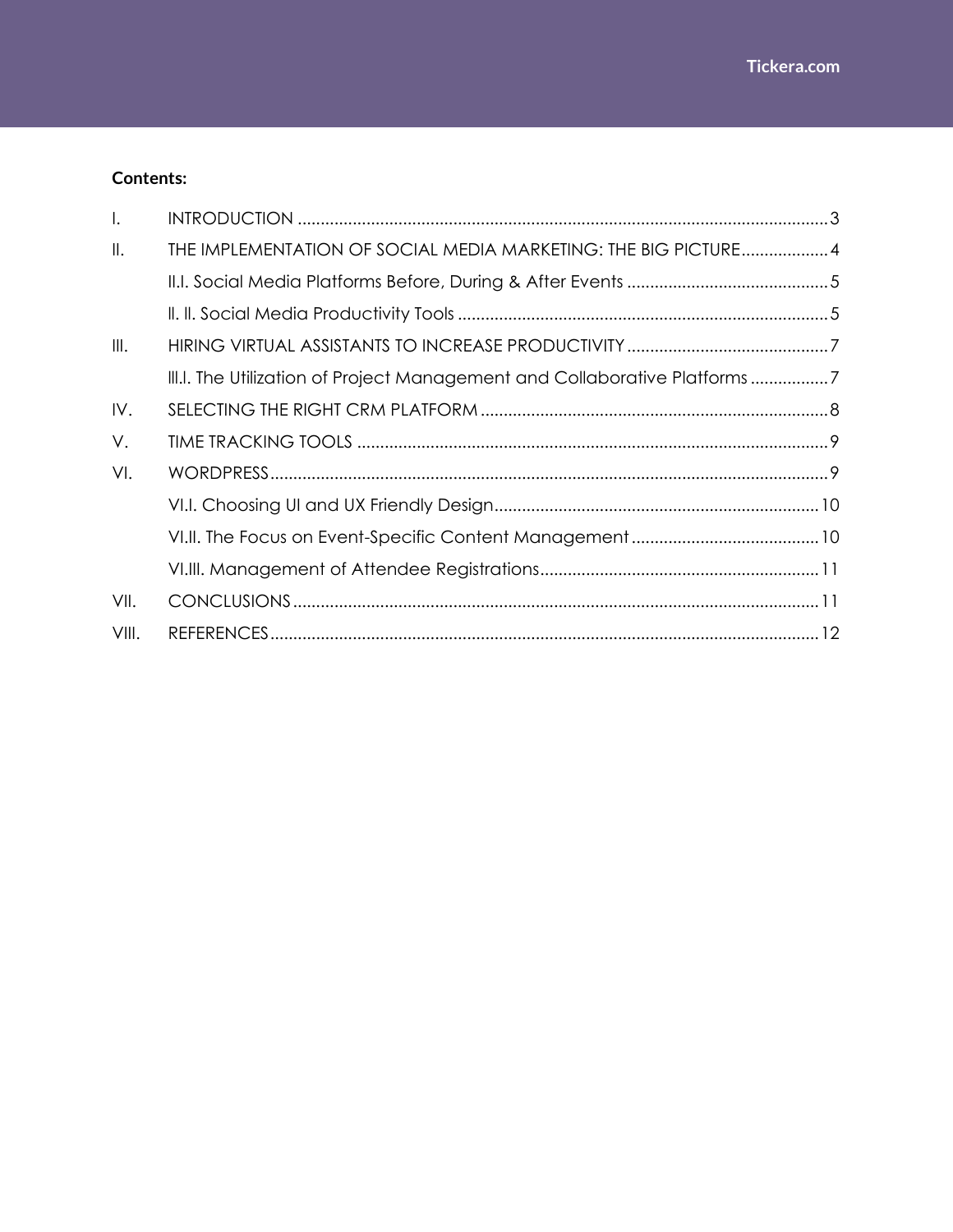## <span id="page-2-0"></span>**I. INTRODUCTION**

With the myriad of conferences, meetings, trade shows and social events hosted all over the world, event management has evolved into a multi-billion dollar industry. Given the fact that there are tens of millions of events taking place every year, it is not surprising that it has become one of the fastest growing sectors today. Being ranked in the top 50 careers among all professions and having an annual revenue of \$5 billion, this industry has already become marketers' Mecca.

Unsurprisingly, with the event management evolving at such an astounding pace, the challenges for community and event planners are rising as well. Today, the fundamental factor determining the success of an event planned is how effectively event managers are able to coordinate their efforts with each other.

As planners' demands have changed over time, they need to have reliable tools for every task they perform. Directly correlated with the success of an entire business strategy, this approach requires the integration of hardware, software and platform elements that would help them organize workflow more successfully, facilitate administration, enable fast information transfer via multiple channels, improve productivity and enhance communicational needs for both clients and staff.

Initially requiring notable capital investment, the implementation of such sophisticated technologies was considered the privilege of large businesses only in the past. However, the fast growth of advanced tools replacing traditional ways of communication and data transmission has changed the event management landscape once and for all.

It is not surprising that such solutions have cut the cost of events dramatically. Namely, the statistics show that companies today are able to greatly simplify the process with event management solutions by lessening costs by an estimated 20-30% and increasing attendance up to 20%.

Additionally, apart from money, by implementing the right strategy, planners are able to save their time as well. The studies show that by integrating the latest IT solutions with their regular workflow, community and event managers are given an opportunity to save approximately 10-20 hours per event.

Based on previous case studies and statistics, this white paper aims to address the most critical strategies and challenges regarding the event planning industry. Additionally, it gains an insight into the need for the integrated event management platforms and points out what the main tools, applications and platforms used by event planners are.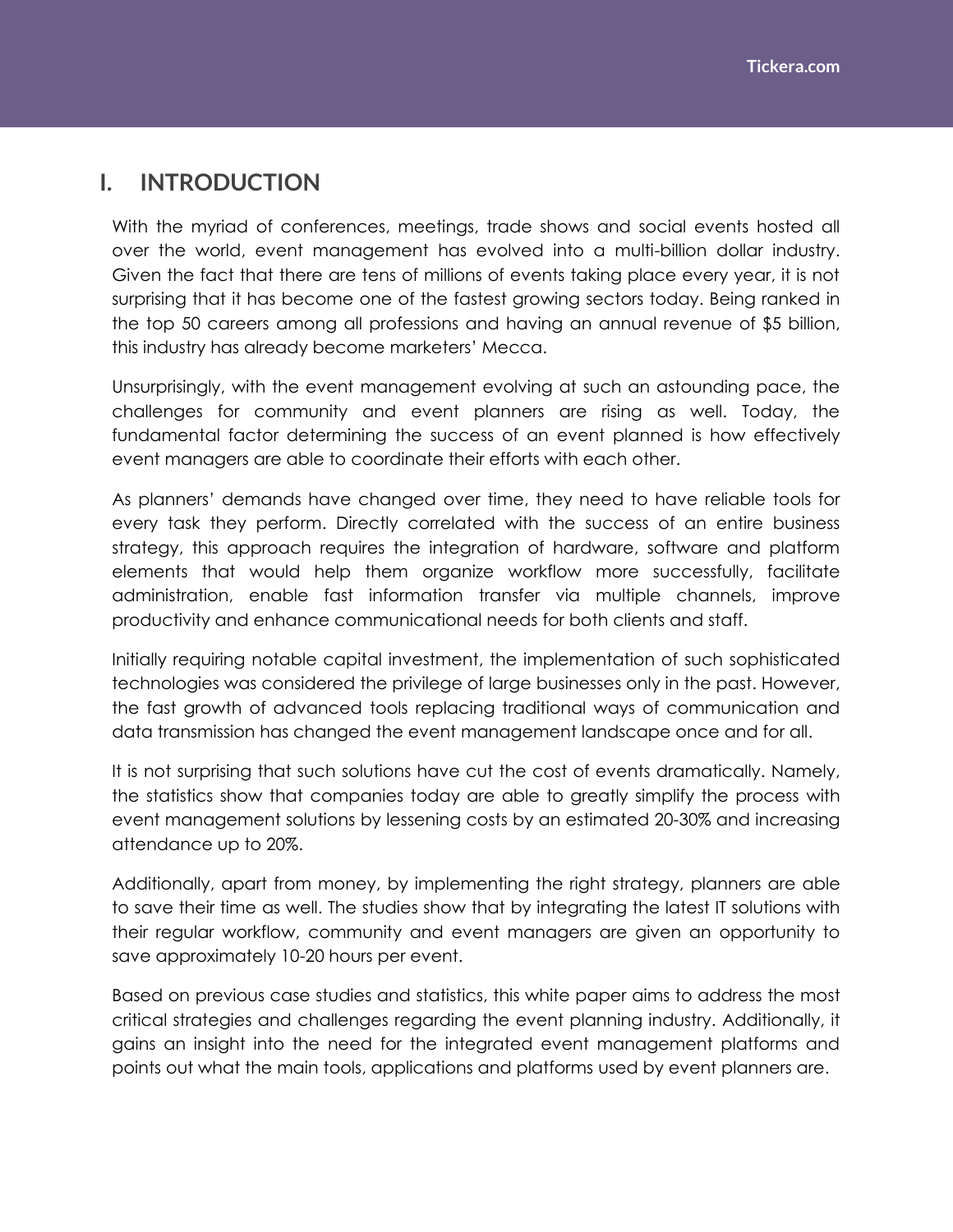## <span id="page-3-0"></span>**II. THE IMPLEMENTATION OF SOCIAL MEDIA MARKETING**

With the astonishing figure of 2.206 billion active users, social media has become the backbone of the event planning industry. The number of people using the internet tools to learn about events, buy tickets via online channels and post on social networks is constantly rising, making social media marketing and event management always go hand in hand.

It is obvious that the marketing of events via online channels has a consistently immense importance within the event industry. The researches show that about ¾ of the event organizers interviewed see social media as a tool of vital significance for their event planning strategy. The number of those stating the opposite, however, keeps plummeting. Namely, merely 10% consider social networks totally insignificant for their marketing concept.

|             | <b>RESPONSE</b><br><b>PERCENT</b> | <b>RESPONSE</b><br><b>TOTAL</b> |
|-------------|-----------------------------------|---------------------------------|
| All of them | 32.34%                            | 336                             |
| None        | 17.42%                            | 181                             |
| 5%          | 15.50%                            | 161                             |
| 50%         | 13.28%                            | 138                             |
| 25%         | 12.61%                            | 131                             |
| 75%         | 8.85%                             | 92                              |

#### **Source: eventmanagerblog.com**

By integrating effective social media marketing in their event planning strategies, it has never been simpler for marketers to build direct relations with customers, accurately approach target demographic and, most importantly, build solid online community.

Obviously, social media marketing is already having a profound effect on the event planning industry. Additionally, the growth of its advanced technologies will help the planners handle greater bandwidth and increasingly complex software over time.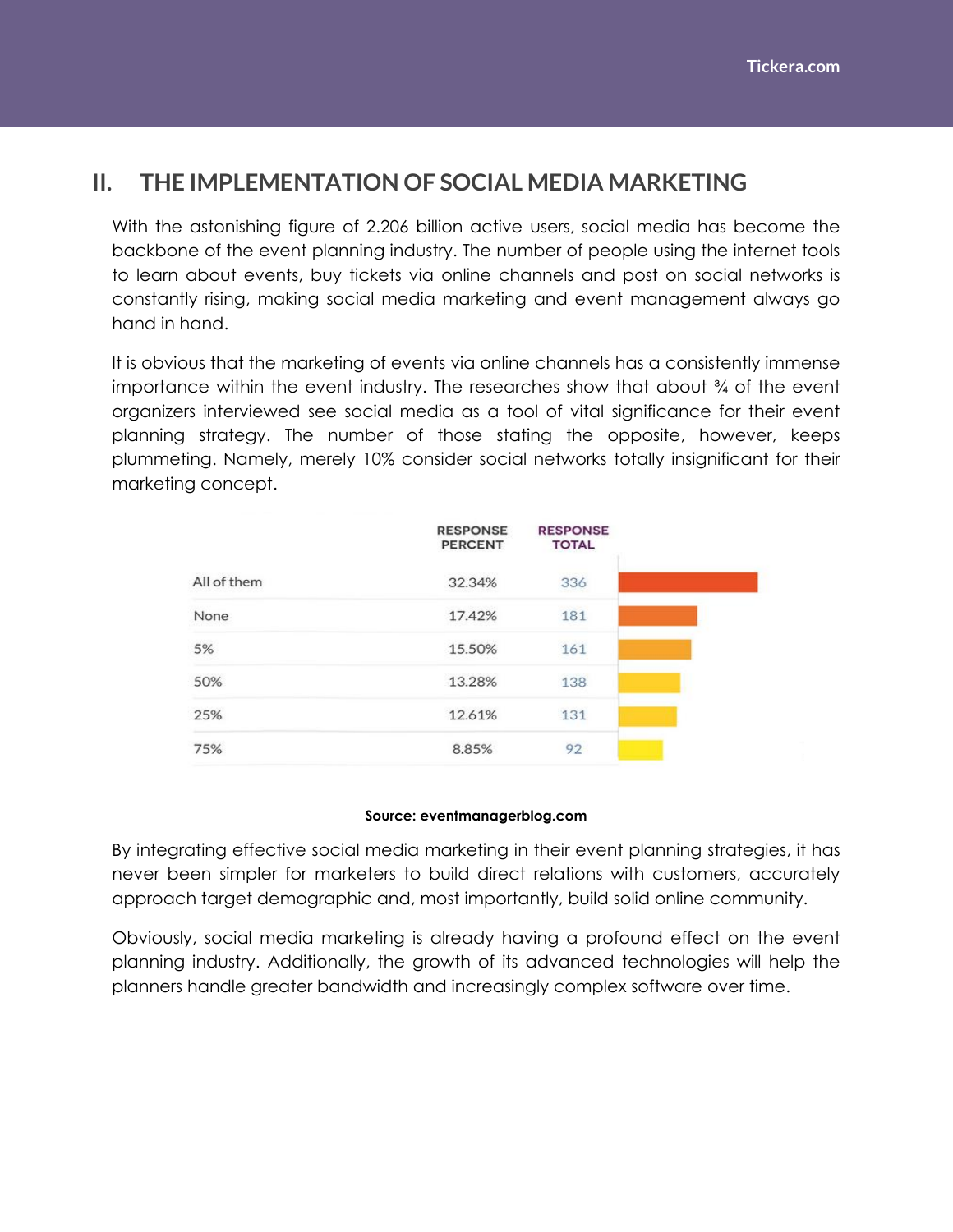## <span id="page-4-0"></span>**II.I. Planning Stages: The Importance of Social Media Platforms Before, During and After Events**

When it comes to the application of social media marketing in an event promotion, its role is not just vital prior to an event, but also during and after it. The first one improves the communication with target demographic, while sharing relevant content during the event serves as a perfect real-time feedback. On the other hand, using social media after an event helps event planners leverage influence, deliver information on the



**Source: LeadTail**

event, as well as promote the next one.

As for the sole effectiveness of online channels, statistics show that it varies a lot. Some of the recent case studies prove that Facebook is considered the most powerful social media platform in the pre-event phase, while Twitter is the most compelling during the event. The most effective post-event online channels are Facebook, Twitter and YouTube.

#### <span id="page-4-1"></span>**ll. ll. The Effectiveness of Social Media Productivity Tools**

Today, social media marketing can be described as the foundation of successful event management strategy. However, sometimes the mere utilization of it is not enough. Namely, in order to make their social media strategy effective, event marketers need to find a way to integrate all those platforms in order to spread the word about a particular event more effectively. Precisely because of this, there are numerous software pieces designed specifically for those purposes.

> **Buffer for Multichannel Sharing.** With tools like Buffer, one does not have to be in front of their computer in order to share relevant content via multiple online channels. Here, the user only needs to connect their online social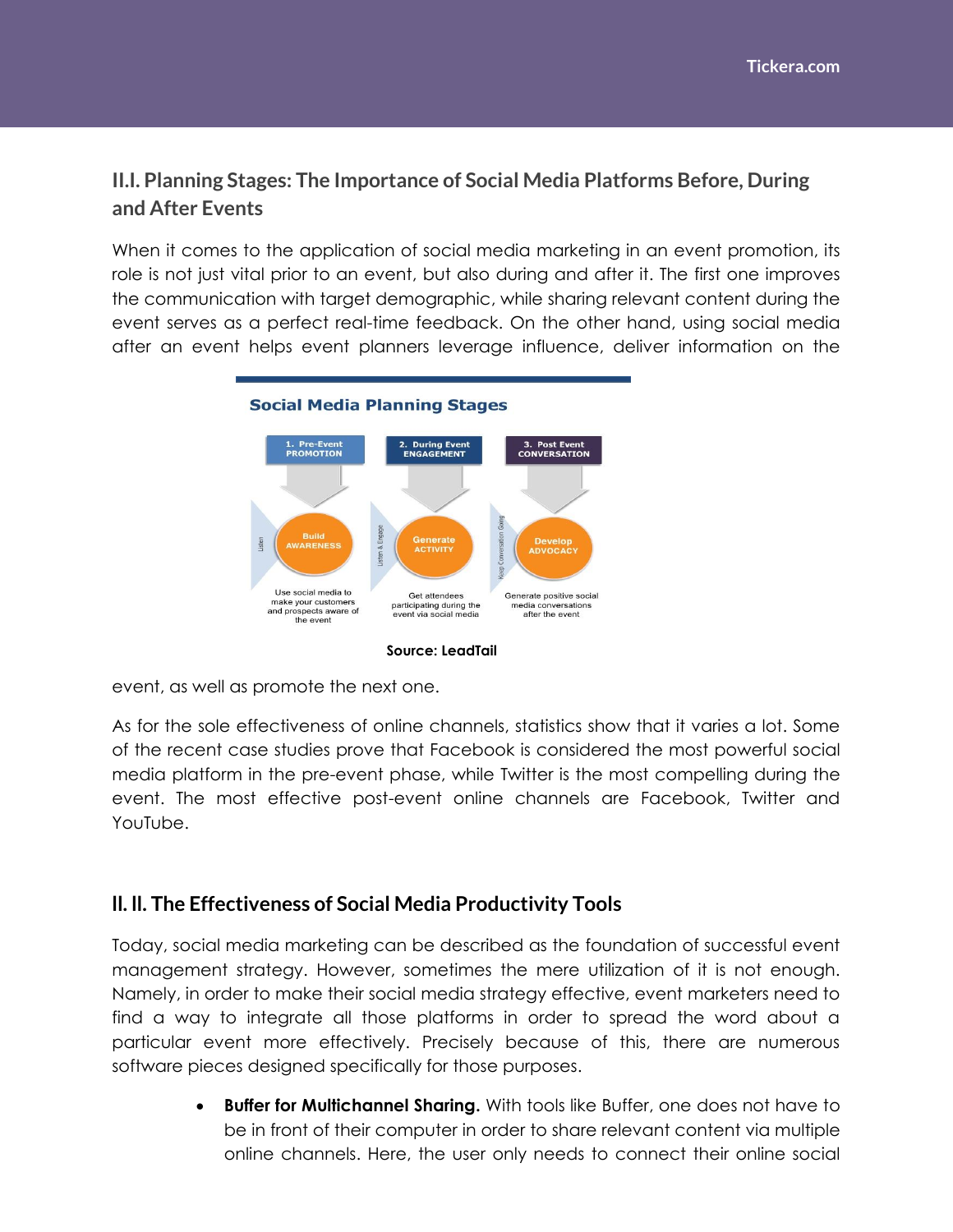network profiles with the platform and it will spread the post throughout the day or week. Such tools help attract more traffic, increase fan engagement and, most importantly, save the time one spends on posting information on online channels.

- **Tagboard for Hashtag Management.** As a hashtag-based search engine, Tagboard helps event planners see mentions and related content across the majority of social platforms. In other words, it collects text, video and image posts in order to provide a user with the complete information about what has been said around a particular hashtag.
- **Quill Engage for Automatic Google Analytics Reports.** Google Analytics offers an impressive figure of invaluable information, but sometimes there is too much data to keep in mind. By using Quill Engage, one can have the summary of all weekly data. The program helps website owners save a lot of time by informing them about their site's growth or decline, where the most of the traffic came from or which post got the most of their traffic.
- **Meshfire for Simplified Collaboration.** This task-based system enables teams to cooperate as they engage in social media marketing and community management. The tool operates by using the Twitter platform in order to manage how a user logs into the program itself or links Twitter handles with missions and team member roles. In other words, Meshfire can be linked to different Twitter accounts that are used in different capacities.
- **HootSuite for Measuring Campaign Results.** HootSuite is one of the most popular social media management tools that is designed to enable managers to build and maintain successful relationship with every customer. The platform offers instant analytics, manages social media and notifies a user about their brand mentions.
- **IFTTT for Automate Recurring Tasks.** The last, but not least, IFTTT is the software that saves a lot of time to every community and event planner, giving them an opportunity to focus on some bigger projects. By connecting an application one uses with practically any other application, the tool is designed to do all the repetitive tasks and synchronize the entire publishing process. This web-based service empowers users to create chains of simple conditional statements, called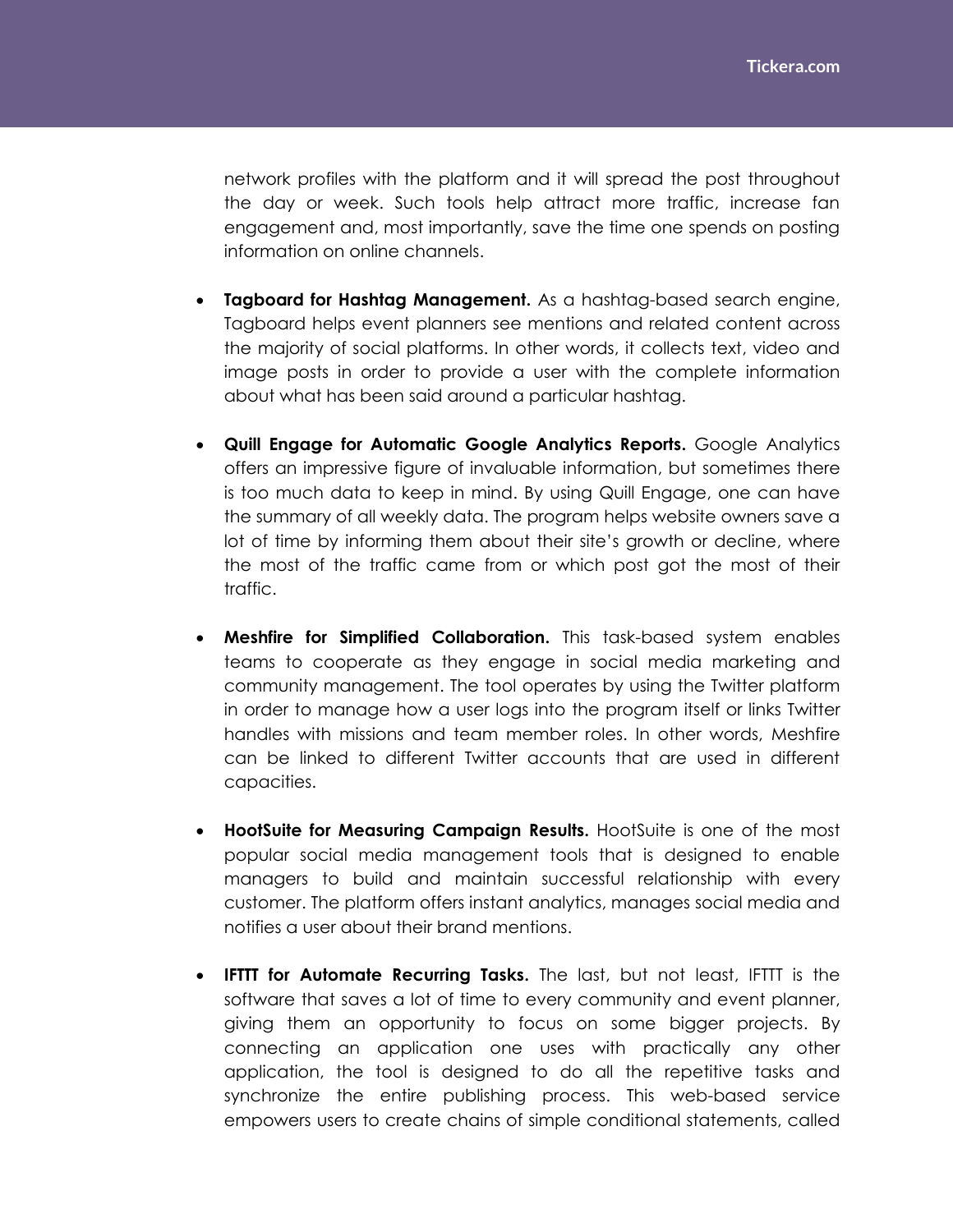"recipes" that are triggered in accordance to changes to other web platforms like Gmail, Facebook, Instagram and Pinterest.

## <span id="page-6-0"></span>**III. HIRING VIRTUAL ASSISTANTS TO INCREASE PRODUCTIVITY**

Time is a relative concept, but for one to utilize it to the fullest, they need to be able to entrust some minor tasks to a reliable assistant. For this reason in particular, hiring a virtual assistant is rapidly gaining ground in the event management industry. The Alliance for Virtual Business defines virtual assistants as *"independent entrepreneurs providing professional administrative, creative, managerial, technical, business office and/or personal support services."* 

Some of the key traits of virtual office assistants are that they work from their own homeoffices and are highly skilled at utilizing industry-relevant technology. The majority of them is backed up with years of professional experience and has advanced degrees. They can perform specific assignments, secretarial services, conducting research, presentations, bookkeeping, data processing, desktop publishing, email services, writing services, marketing services and many more.

Not only can virtual assistants help an event manager lessen the number of their daily obligations, but they can also help them grow business. Most importantly, virtual assistants only answer when they are needed and operate solely on their own resources. This form of work organization is also, therefore, highly cost-effective.

Parallel with the increasing need for migration to the digital ecosystem, the demand for hiring in-house assistants has been challenged. Modern technology makes almost any administrative task easy to manage virtually at a distance. Today, all documents made by or used by a virtual assistant can be quickly transferred via email attachment or cloud software in a matter of seconds.

#### <span id="page-6-1"></span>**lll.l. The Utilization of Project Management and Collaborative Platforms**

Once one gathers a team of qualified virtual assistants, they need to find the way to organize them most effectively. With an impressive rise of progressive software solutions, this task is made a lot simpler for event managers. Namely, there are numerous project management and collaborative platforms, including Asana, Basecamp, Trello and Insightly, which could help them synchronize their team and establish consistent workflow transmission.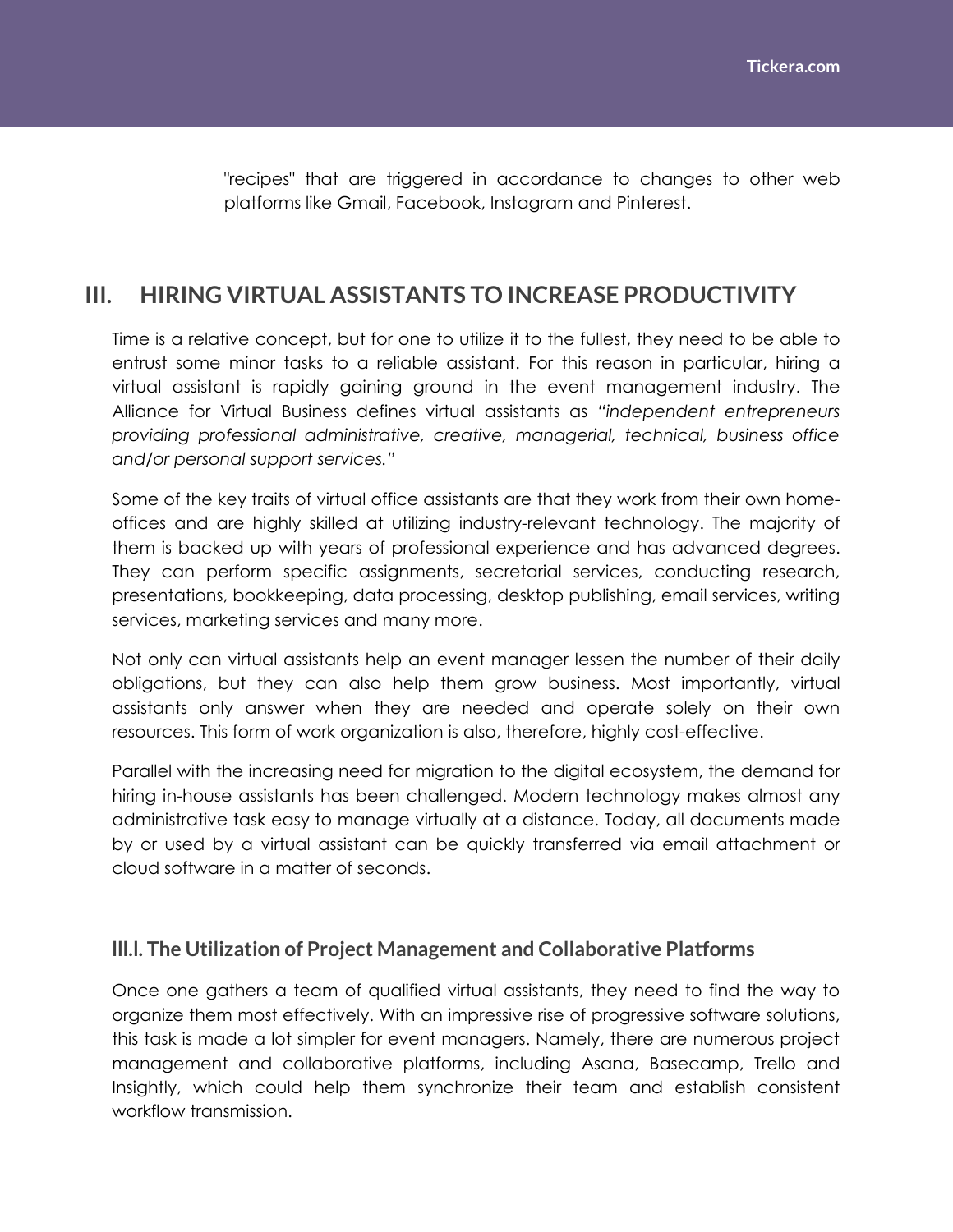## <span id="page-7-0"></span>**IV. SELECTING THE RIGHT CRM PLATFORM**

Covering a wide range of software solutions designed to help businesses manage customer data, improve consumer interaction, access business information, manage employee relationships and automate sales, the CRM industry continues to grow at a staggering rate. Namely, the studies show that 87% of businesses resort to cloud-based CRM, at the revenue making up almost 50% of the 2014 projected \$24 billion CRM sector. According to some estimations, it is about to increase to a \$36.5B worldwide market by 2017.

This system forms the nerve center of an event management industry, enabling external activities, incorporating sales, marketing strategies and client-services in a mutual attempt to provide an exceptional customer experience. Therefore, by synchronizing efforts, CRM enables a stable reflection of a company, building solid brand image and client loyalty. Through the enhanced efficiency achieved with the automation of some of its most vital procedures, CRM increases productivity, enabling event planners to manage greater volume without increasing the number of employees.

Initially, CRM software was used by large enterprises solely. However, today businesses of any size have started shifting to it. Now, it is highly scalable and customizable, enabling companies to gain invaluable insights in a back-end analytical engine, view business opportunities, measure streamline operations and personalize customer service based on the prior interactions with consumers.

- **Nimble** is designed to simplify the CRM, which is primarily focused on placing all customer data in a single place. The tool is effectively integrated with Google, which is an amazing opportunity for all businesses that use Google Apps for their email. The main reason why the number of event and community planners that are resorting to Nimble is rising is the fact that it is most valuable to those with a great deal of customer interaction via social networks.
- **Highrise** follows the famous Goldilocks principle, where the volume of information and features it provides are offered in the optimal amount. The platform is also beneficial for those teams that rely a lot on collaboration since the CRM makes it easy for one to see everyone's interactions with any given contact. Alternatively, Highrise contains the plethora of apps that can be used to extend the basic CRM functionality. The tool is most commonly popular with those businesses that are already using Basecamp.
- **Salesforce** is undeniably one of the world's leading CRM platforms. The software is highly customizable and, more importantly, has the widest range of application marketplace. Because it is cloud-based and affordable, Salesforce is popular among small businesses. However, one of the biggest issues for SMBs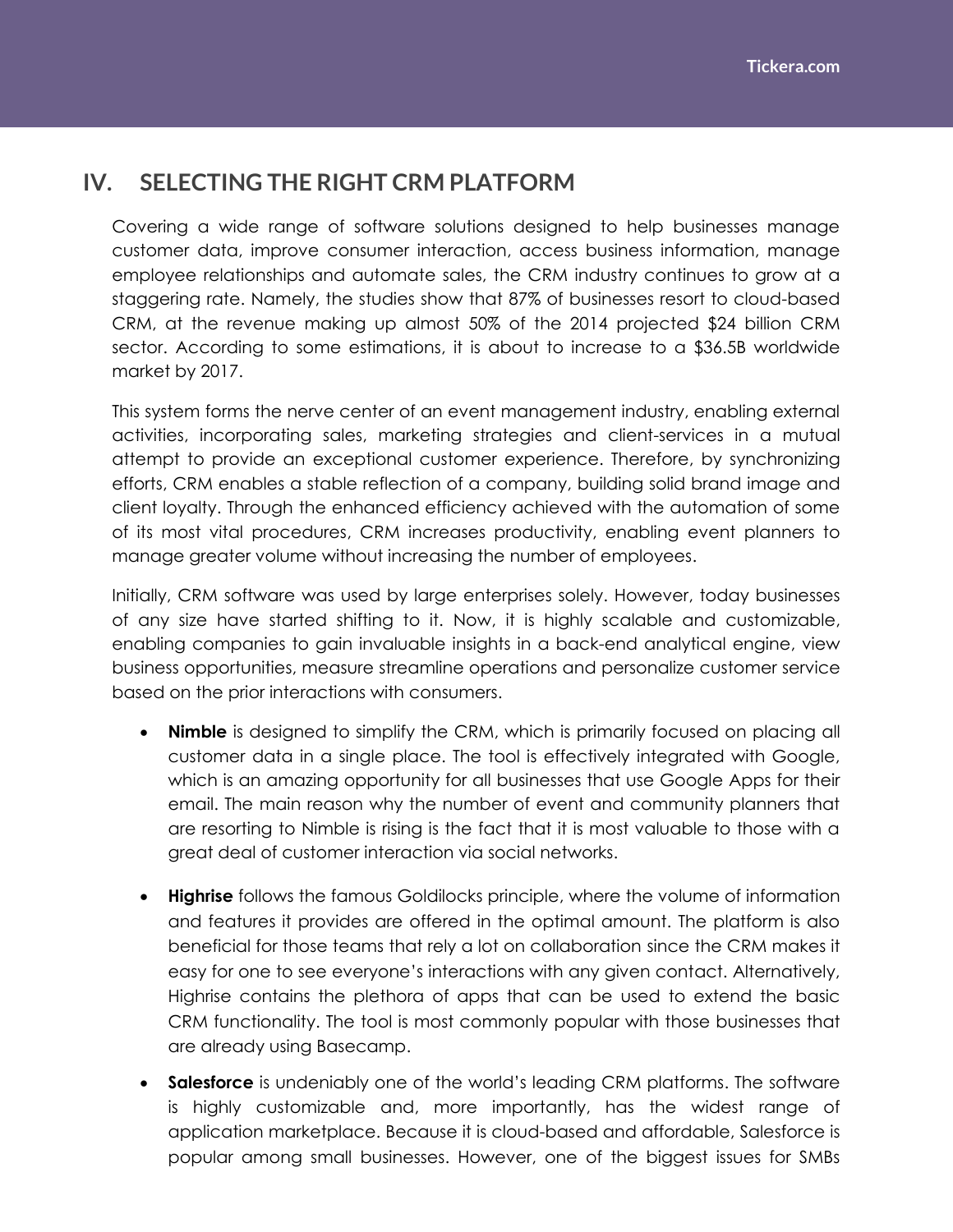using this software is that the pricing increases dramatically once some additional features are added.

## <span id="page-8-0"></span>**V. THE INTEGRATION OF TIME TRACKING TOOLS**

The importance of time tracking and scheduling in the event management industry simply cannot be emphasized enough. However, in the  $21<sup>st</sup>$  century something like this is usually entrusted to powerful, web-based software. Although the choice of time tracking solutions highly depends on the nature of a particular business niche, the truth is that the implementation of some of the most innovative practices can improve the overall level of one's operations. In other words, what was before possible only to international conglomerates is now available to anyone, provided that they are armed with the right virtual tool.

One of such tools is *Toggle*, which has justifiably become one of the most prominent time tracking applications. What makes this software user-friendly is its sleek design, long list of integrations, as well as its companion applications for both desktop and mobile. Its desktop version allows users to auto track time, detect idle times of a computer and use reminders. Another popular software is *Everhour*, with features that are mostly teamfocused. Apart from its Chrome extension, the software has a handful of integrations like Xero or Freshbooks that help one to successfully invoice both their times and projects. Eventually, the *Hou*rs application is designed to provide a visual timeline, accompanied by renders and reports that can easily be exported to PDF or CSV.

## <span id="page-8-1"></span>**VI. WORDPRESS: THE BIG PICTURE**

<span id="page-8-2"></span>Online presence is an invaluable part of any successful marketing campaign and it heavily rests on one's website. Furthermore, the studies show that WordPress is by far the most popular content management system that is used by over 76.5 million websites. When it comes to the event planning industry in particular, WordPress can be an immensely significant factor for both design and optimization, with an adequate plug-in for every industry specific requirement. The main reason for this trend is the fact that, today, WordPress can be easily integrated with project management tools, CRM software and social networks.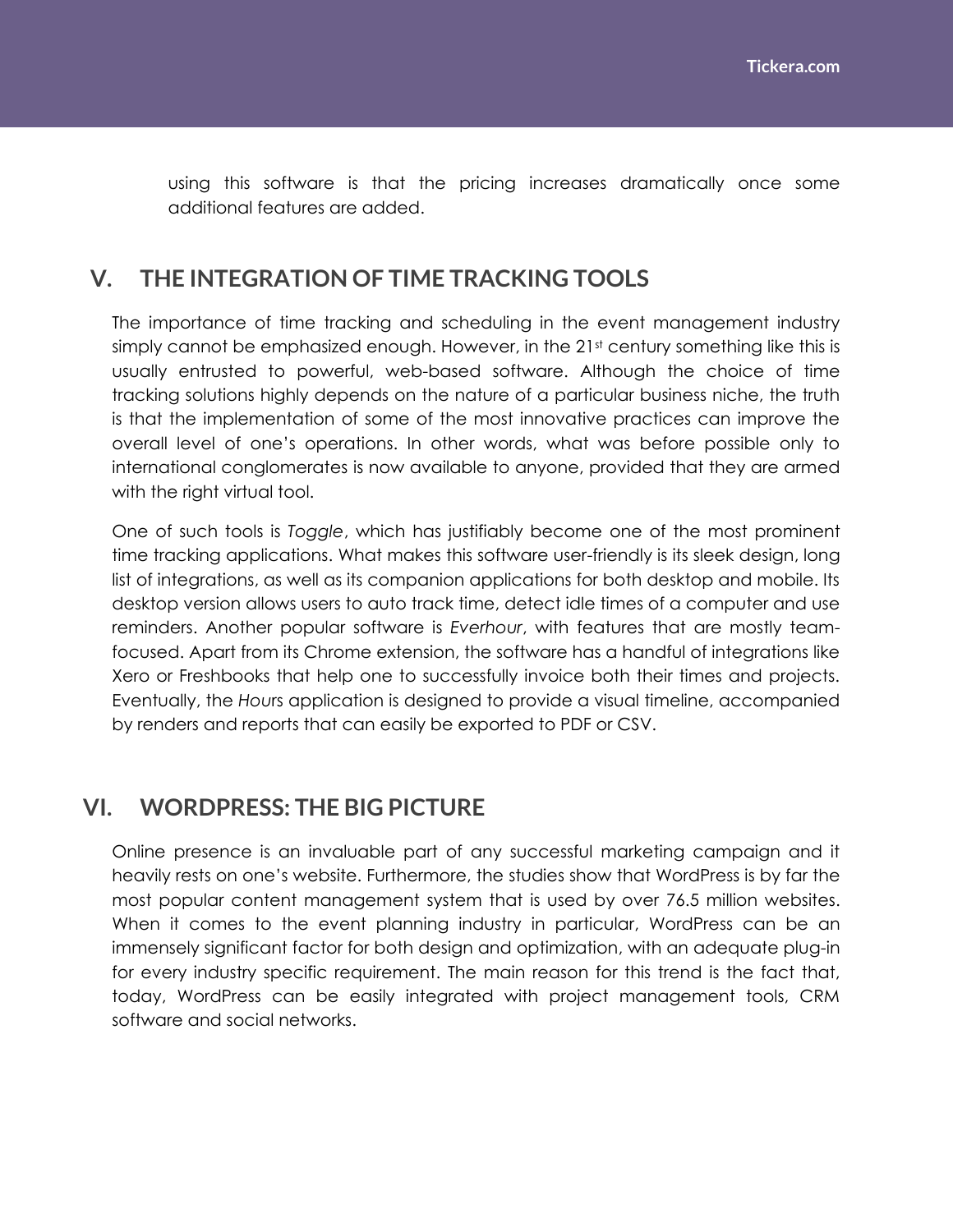### **VI.I. Choosing UI and UX Friendly Design**

Believe it or not, website design is still one of the most critical factors when it comes to customer conversion. What all event planners need to keep in mind is that their event website sets the tone of the events they provide and acts as a hub for their visitors, where they are supposed to find all important information about an event and later on, purchase tickets. For this reason, the entire event website needs to be presented in a simple, comprehensive and ultimately user-friendly manner.

Everything about the design of a website can have effect on its visitors, from colors to the website layout. This is why minimalistic design is always a safe bet. Another immensely important factor that should never be underestimated is the website speed and loading time. Namely, numerous reports emphasize that 40% of people will abandon a web page if it takes more than three seconds to load. For this reason, WordPress themes that make a website slow, as well as any image, file or animation larger than 400Kb should be definitely excluded from a website.

Even though WordPress theme can already do a lot, adding another digital tool like Visual Composer, Themify Page Builder or ZOOM Builder to the mix might be a sound idea. Namely, having a professional WP page builder provides one with a great variety of pre-modified templates. The most important thing is that all of these templates are quite user friendly and highly efficient. After all, simple yet aesthetically appealing patterns outperform and thus usually meet more positive reviews than some complex designs.

#### <span id="page-9-0"></span>**VI.II. The Focus on Event-Specific Content Management**

Managing content is the first issue that every event planner needs to address, thereby adequate software can be of an invaluable assistance. Choosing a prominent plug-in such as Custom Post Type Maker and Custom Post Type UI saves a lot of time and effort, making it easier to focus on some more complex aspects of the job.

Since scheduling social and website posts systematically is not always enough, one should also have a clearly defined purpose and monitor KPIs of every post they publish. Apart from some highly efficient editorial and content calendar plug-ins such as Editorial Calendar, Edit Flow and CoSchedule, there are also social analytics applications that help tracking the performance of the content published, such as AddShoppers, Justno and Hubspot software integrations. Not only are now views, followers, social engagement tracked with stunning precision, but all of this is done within only one platform.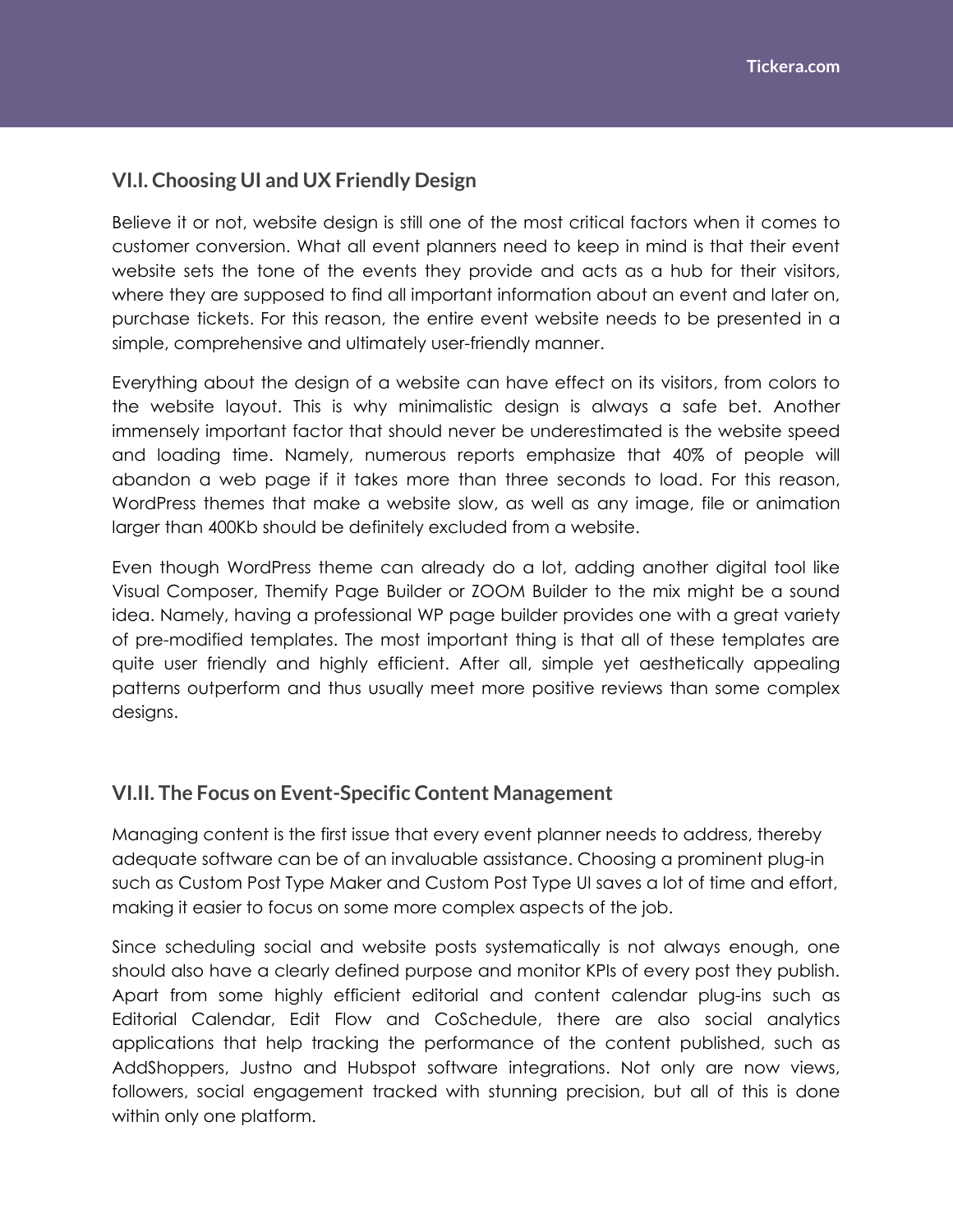#### <span id="page-10-0"></span>**VI.III. Management of Attendee Registrations**

The issue of event registrations is another crucial detail in the event management industry and any mistake here can have grave consequences. For these reasons precisely, most event managers decide to go with WP based event ticketing sales plugin such as [Tickera](https://tickera.com/) that includes a number of the most renowned payment gateways: PayPal Standard, PayPal PRO, 2Checkout, Stripe and Braintree, and assume direct control over both sales and distributions of invitations.

#### <span id="page-10-1"></span>**VII. CONCLUSIONS**

Finally, seeing how event management industry grows at such a rapid pace, technology walks hand in hand with it, trying to match its needs. Apart from modifying the way community and event planners handle workflow organization, the systematization of hardware, software and platform elements also helps event planning efficacy by improving the transfer of massive information, simplifying administration and strengthening communicational efforts. Considering the aspects given above, it can be concluded that the time when investing in sophisticated IT solutions in the field of event management was optional has long since passed.